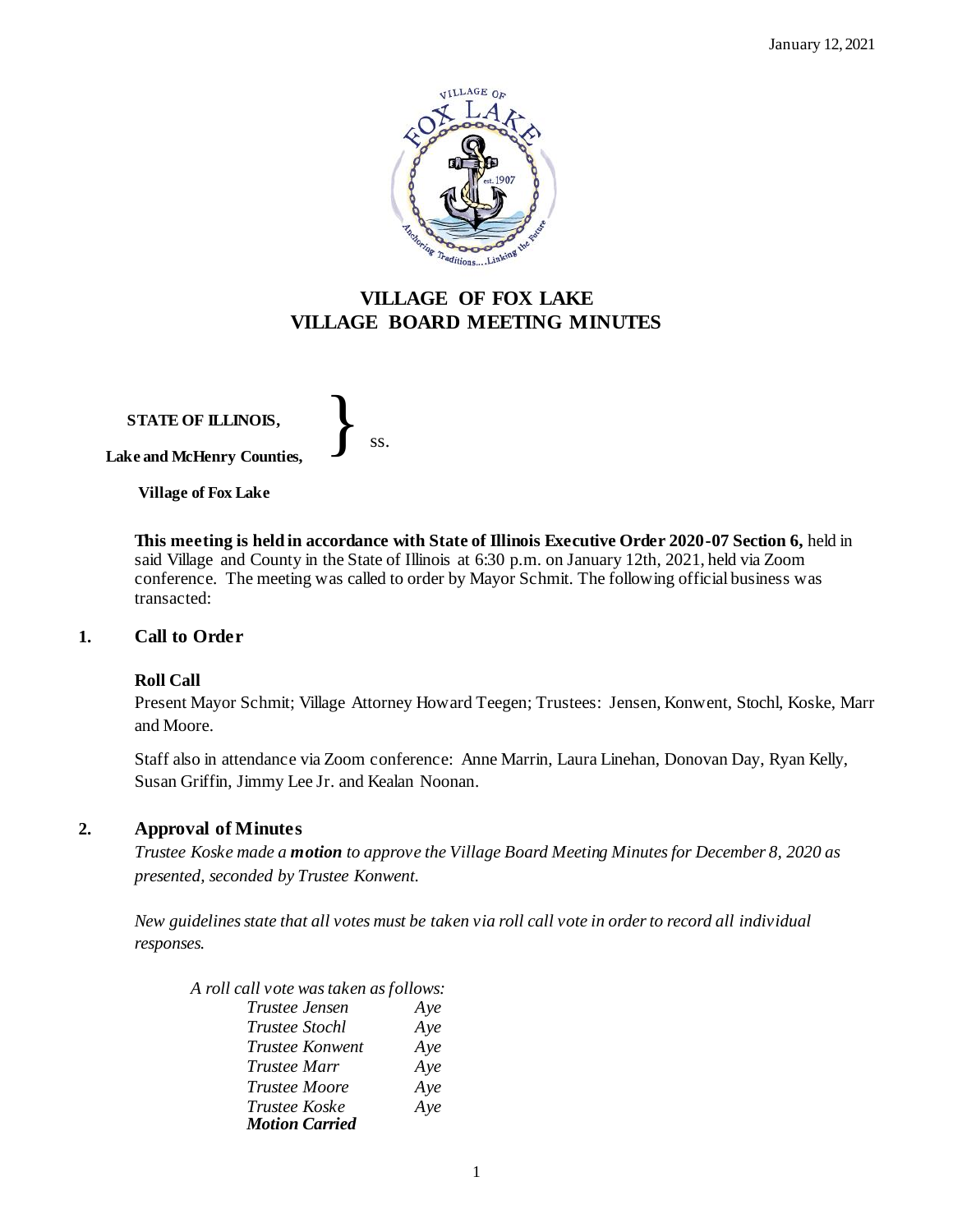# **3. Approval of the Warrant**

*Trustee Marr made a motion to approve the Expenditures/Warrants/ Transfers for December 8th, 2020 in the amount of \$1,892,741.67, Seconded by Trustee Moore.*

*Anne reminded the Board that the warrant is high because there have been no meetings since December 8 th. There has been a month and a half of billing and payrolls during that time.* 

*A roll call vote was taken as follows:* 

| Trustee Jensen        | Aye |
|-----------------------|-----|
| <i>Trustee Stochl</i> | Aye |
| Trustee Konwent       | Aye |
| Trustee Marr          | Aye |
| <i>Trustee Moore</i>  | Aye |
| Trustee Koske         | Aye |
| <b>Motion Carried</b> |     |

# **4. Special Business (Appointments, Swearing In Ceremonie s, Proclamations)** *There is none.*

# **5. Village President's Report**

#### **A. TIF Sidewalk**

*The TIF sidewalk have been approved from Dairy Queen down to Culvers. Construction hopes to being around April or May.* 

#### **B. Loan Forgiveness**

*There has been loan forgiveness and a reduction in interest on the sewer portion of the Interconnect project. Approximately \$1.5M in loan forgiveness.* 

#### **C. Weekly Reports**

*Mayor talked about his weekly reports distributed to the Board. He received feedback from Trustees Koske and Moore this week and thanked them for the responses. He hopes to receive more frequent and consistent feedback from the Board.*

## **6. Village Administrator's Report**

*Anne is gathering bid documents for the TIF sidewalk project. The project will go out to bid mid-April. She is keeping a close eye on the State of Illinois 101st General Assembly and the criminal justice reform bill. This means a lot to police departments in the area.* 

# **7. Village Attorney Report**

*Howard has one more set of Executive Session Minutes to review from September 22nd, 2020. Executive Session Minutes will be discussed at the next Executive Session and a motion will be presented for approval.* 

# **8. Village Treasurer's Report**

*Susan received a draft financial report from the auditors on Friday evening. She is working on the budget amendment for Fiscal Year 2021. The General Fund for Fiscal Year 2020 had a net increase of \$2,461; this was pretty much a break-even year in the General Fund.* 

# **9. Preliminary Audience Comments (on Agenda Items Only)**

*There are none.*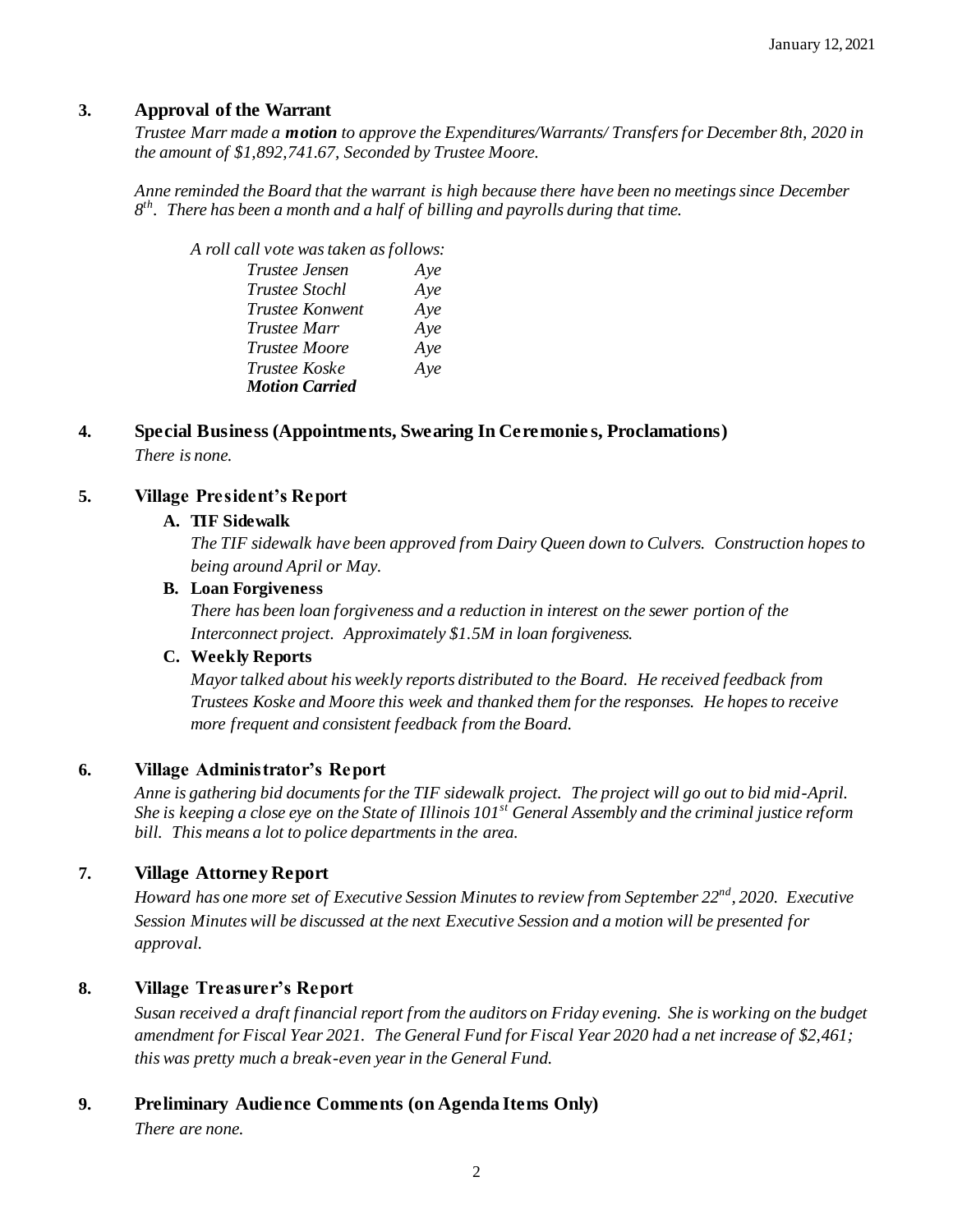# **10. Motion to Recess to Committee of the Whole Meeting**

*Trustee Konwent made a motion to recess to the Committee of the Whole, seconded by Trustee Jensen.* 

*A roll call vote was taken as follows:* 

| Trustee Jensen        | Aye |
|-----------------------|-----|
| <i>Trustee Stochl</i> | Aye |
| Trustee Konwent       | Aye |
| Trustee Marr          | Aye |
| Trustee Moore         | Aye |
| Trustee Koske         | Aye |
| <b>Motion Carried</b> |     |
|                       |     |

## **A. Strategic Planning Team Reports**

*Trustee Marr asked where plans stood with the Engineering study for Lakefront Park. Anne wants to get together with Parks and Rec to discuss the plans. Then, there will be a meeting set up with Engineering to make sure everyone is on the same page and a plan can be established on how to proceed.* 

# **11. New Business**

**A. Resolution 2021-R-01: A Resolution Approving an Engineering Service Agreement with GeWalt Hamilton Associates, Inc. for Manhole Scanning Services**

*This is for 3D imaging of manholes and lift stations. It will help with preventive maintenance issues Cost is \$14,937.50 for 195 structures and 2 lift stations.* 

**B. Resolution 2021-R-02: A Resolution Approving an Engineering Service Proposal with Trotter and Associates, Inc. for the South Holly Avenue Project**

*Multi-part engineering project to replace water mains behind the Plaza. This will also include repaving of Holly St. from Rollins to Grand Ave. Cost is \$107,045.*

**C. Resolution 2021-R-03: A Resolution Approving an Agreement with Tai, Inc., to Provide Construction Engineering and Bidding Services for a Project to Rehabilitate Four Screw Pumps at the NWRWRF**

*The water treatment plant has* 3 *pump stations that transport wastewater from 30+ feet below the plant. The pumps have reached the end of their useful life and need to be replaced or repaired. Cost is \$42,100 for engineering.* 

- **D. Resolution 2021-R-04: A Resolution Authorizing the Mayor of the Village of Fox Lake, to Sign and Thereby Accept the Proposal from Simon Roofing for the Reroofing of Buildings #20, #35, #75, and #77 at the Northwest Regional Water Reclamation Facility** *Four roofs need repair. Low bidder came in at \$313K.*
- **E. Resolution 2021-R-05: A Resolution Rejecting all Bids Received for the US Route 12 Private Services Connection Project**

*Four wells and foursceptic services have been decommissioned on Trinski and three wells and three sceptics on Bauske. The budget for this project is \$300K but bids came in much higher. The project changed in scope which added more structures to the bid. Staff is recommending the Board reject the bid for private services since the scope has changed. Staff will begin working with the landownersto try and get within the budget amount.*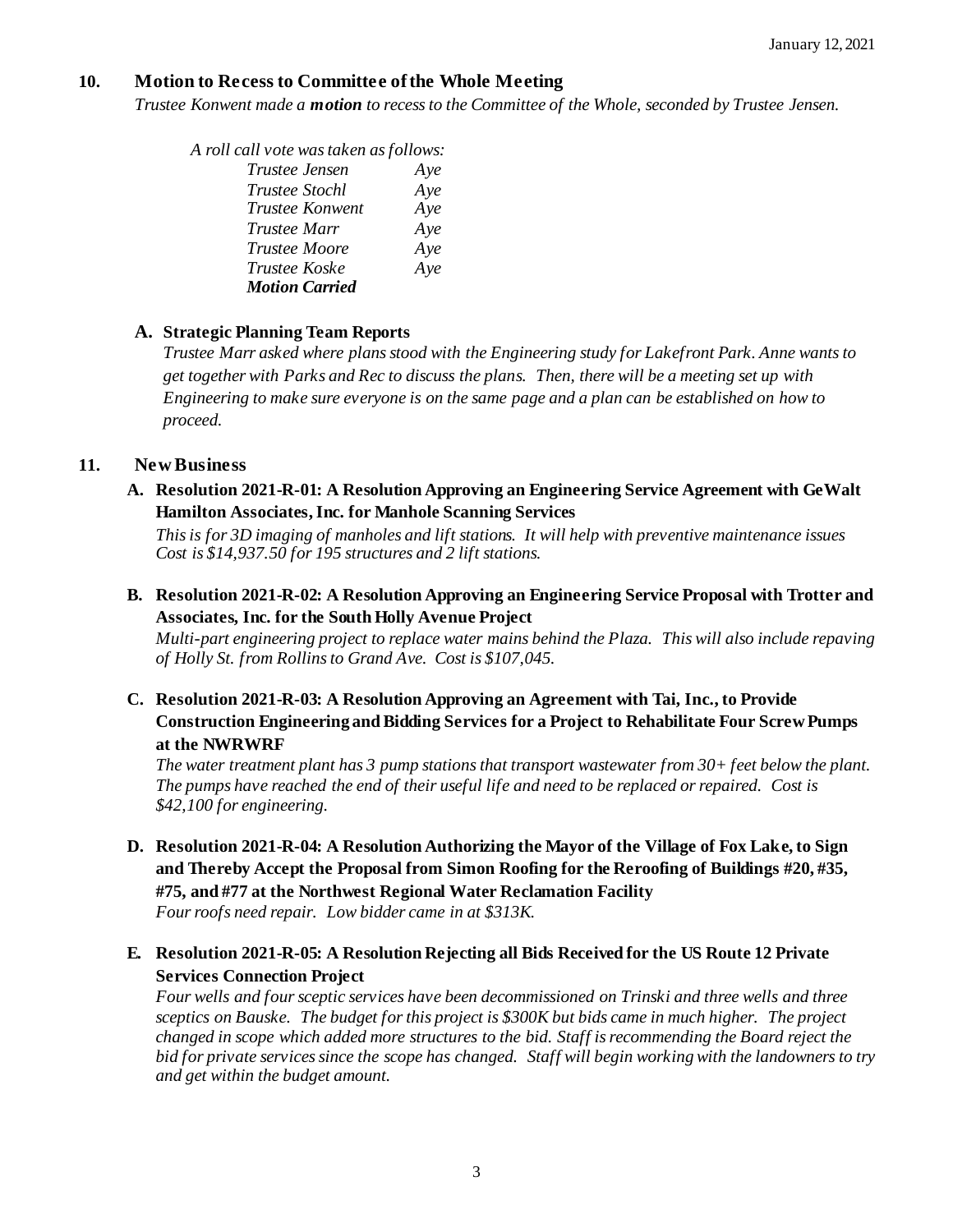**F. A Motion to Approve the Raffle License Request from the American Legion Post 703 to Conduct a 50/50 Raffle Every Friday to Raise Money for their Establishment and Veterans and to Waive the Bond Requirement** 

*This is a bond for their raffle each Friday.* 

**G. A Motion to Accept the Planning and Zoning Commission's Recommendation to Approve the Petition of Michael Valenziano for a Side Yard Setback Variance at 237 E. Grand Avenue** 

*Held a public hearing for this variance on December 9th . This will reduce the side yard setback from 30 feet to 9.5 feet. Trustee Stochl asked what happened during the public hearing. Donovan said the only discussion related to the drawings. A gentleman who lives behind the property came to the hearing and he was okay with the variance.*

**H. A Motion to Accept the Planning and Zoning Commission's Recommendation to Approve the Petition of Gary Garner for a Side Yard and Front Yard Setback at 46 S. Pistakee Lake Road**

*Existing 1 car garage will be demolished for a 22x22 garage. Owner anticipates the new building will have the same side yard setback. It will expand to the east by 5 feet. This was also included in the public hearing on December 9 th. Trustee Stochl asked if that was flood plain. Donovan said it is not. Trustee Marr asked if the street goes to the property line. Donovan said there is no sidewalk there. Trustee Marr said if a car parks by the garage it will be close to hanging out in the street.*

**I. A Motion to Accept the Planning and Zoning Commission's Recommendation to Approve the Transfer of a Special Use Permit for a Short-Term Rental at 184 Howard Court**

*This was also part of the hearing held on December 9 th . There is a provision included in the permit that no vehicles will be allowed to encroach on public streets. Trustee Stochl asked if anyone read the letter from the adjacent neighbor with concerns. Donovan said that no other neighbors had complaints. With this condition if there are issues the police will get called. Violations will get documented and there will be a hearing to revoke the permit. Trustee Stochl said that having a shortterm rental next door is a change of life. He wouldn't want one next to his house. Mayor said he has had several conversations with the neighbor of this property. After initial concerns were addressed the neighborseemed grateful. Donovan encouraged the neighborto write the letter voicing his concerns because he didn't use Zoom. Trustee Marr said there had been complaints about urinating in the street, throwing up in the yard, and abusing the privilege. He wanted to know if it was as bad as people make it sound or wasit an enhanced version of the story. Mayor said there was one bad situation last summer. The neighbor probably wantsto make sure that situation doesn't happen again. The current owners, the Dickson's, haven't rented out this property as an Airbnb since they took ownership. Trustee Marr asked if it makessense to run mailer that tells people in the area what to do if you have problem with a certain address. It will lay out protocol. Donovan said it's a good idea.* 

#### **12. Old Business**

*There is none.*

**13. Motion to Adjourn from Committee of the Whole and Reconvene Village Board Meeting**

*Trustee Jensen made a motion to adjourn from Committee of the Whole and reconvene Village Board Meeting, seconded by Trustee Konwent. All were in favor. Motion carried.* 

*A roll call vote was taken as follows:* 

| Aye |
|-----|
| Aye |
| Aye |
| Aye |
| Aye |
| Aye |
|     |
|     |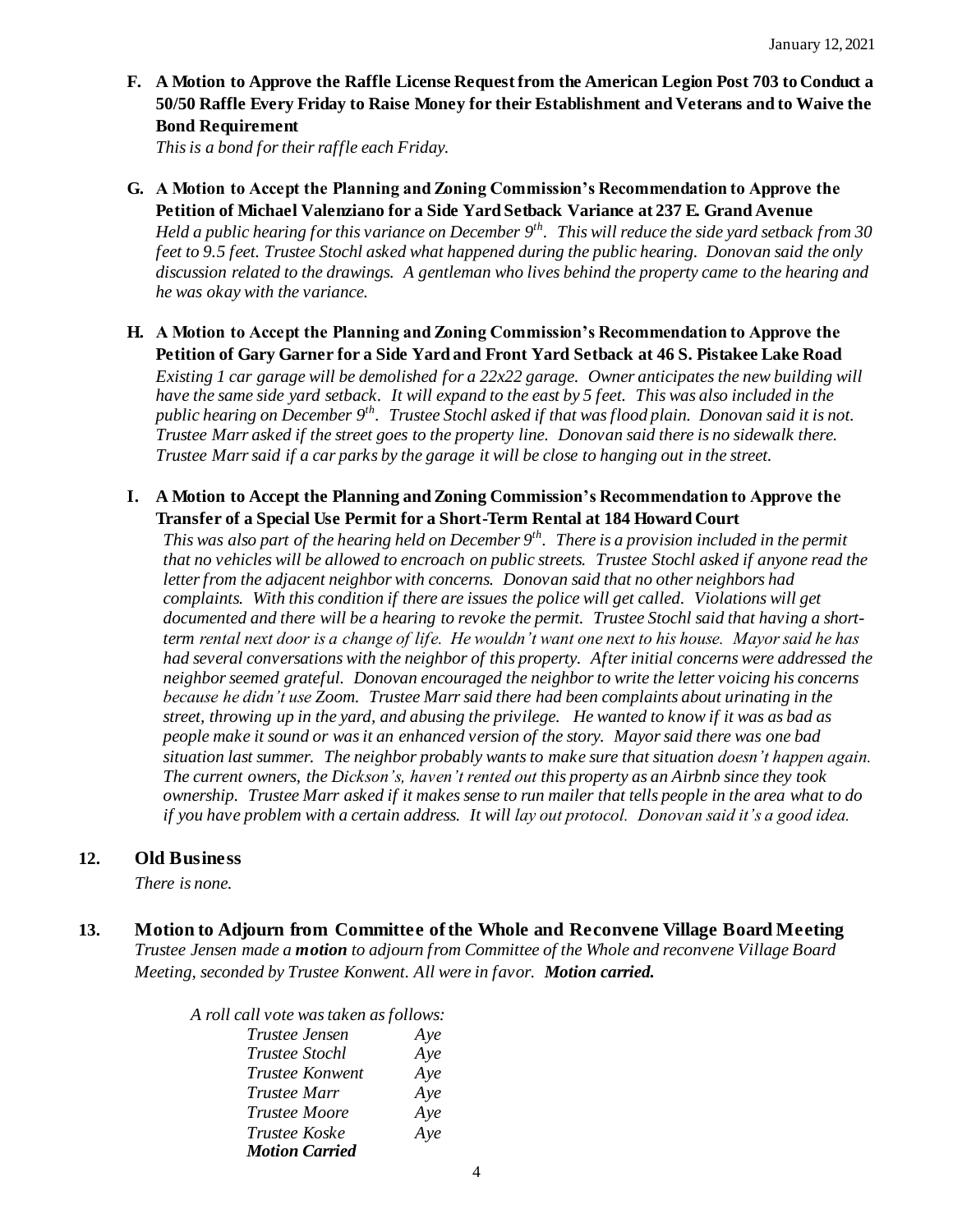## **14. Items to be Removed from Consent Agenda**

*There are none.*

## **15. Consent Agenda**

All items listed on the Consent Agenda are considered to be routine by the Village Board and will be enacted by one motion. There will be no separate discussion of these items unless a Trustee so requests, in which event the item will be removed from the general order of business and considered under the Approval of Exceptions.

## **A. Resolutions**

- 1. Resolution 2021-R-01: A Resolution Approving an Engineering Service Agreement with GeWalt Hamilton Associates, Inc. for Manhole Scanning Services
- 2. Resolution 2021-R-02: A Resolution Approving an Engineering Service Proposal with Trotter and Associates, Inc. for the South Holly Avenue Project
- 3. Resolution 2021-R-03: A Resolution Approving an Agreement with Tai, Inc., to Provide Construction Engineering and Bidding Services for a Project to Rehabilitate Four Screw Pumps at the NWRWRF
- 4. Resolution 2021-R-04: A Resolution Authorizing the Mayor of the Village of Fox Lake, to Sign and Thereby Accept the Proposal from Simon Roofing for the Reroofing of Buildings #20, #35, #75, and #77 at the Northwest Regional Water Reclamation Facility
- 5. Resolution 2021-R-05: A Resolution Rejecting all Bids Received for the US Route 12 Private Services Connection Project

#### **B. Ordinances**

There are none.

#### **C. Motions**

1. A Motion to Approve the Raffle License Request from the American Legion Post 703 to Conduct a 50/50 Raffle Every Friday to Raise Money for their Establishment and Veterans and to Waive the Bond Requirement

2. A Motion to Accept the Planning and Zoning Commission's Recommendation to Approve the Petition of Michael Valenziano for a Side Yard Setback Variance at 237 E. Grand Avenue

3. A Motion to Accept the Planning and Zoning Commission's Recommendation to Approve the Petition of Gary Garner for a Side Yard and Front Yard Setback at 46 S. Pistakee Lake Road

4. A Motion to Accept the Planning and Zoning Commission's Recommendation to Approve the Transfer of a Special Use Permit for a Short-Term Rental at 184 Howard Court

*Trustee Jensen made a motion to move that items, Resolutions A 1-5, and Motions C 1-4 be established as the Consent Agenda for this meeting by unanimous vote, seconded by Trustee Konwent.*

*A roll call vote was taken asfollows:* 

| Trustee Jensen         | Aye |
|------------------------|-----|
| <i>Trustee Stochl</i>  | Aye |
| <i>Trustee Konwent</i> | Aye |
| Trustee Marr           | Aye |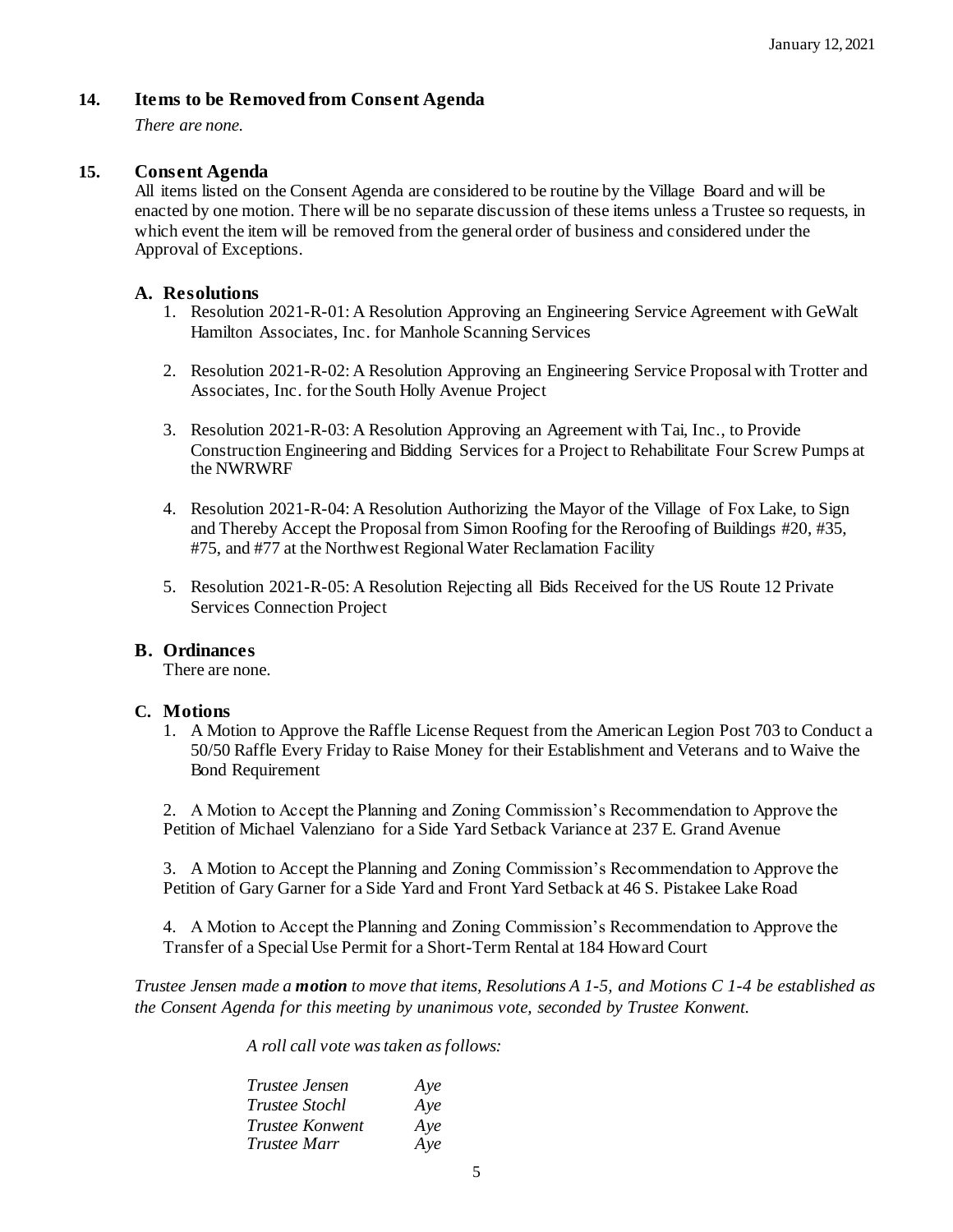| Trustee Moore         | Aye |
|-----------------------|-----|
| <i>Trustee Koske</i>  | Aye |
| <b>Motion Carried</b> |     |

*Trustee Konwent made a motion that the consent agenda as established by the prior motion be passed, seconded by Trustee Jensen.*

*A roll call vote was taken as follows:* 

| <i>Trustee Jensen</i>  | Aye |
|------------------------|-----|
| <i>Trustee Stochl</i>  | Aye |
| <i>Trustee Konwent</i> | Aye |
| <i>Trustee Marr</i>    | Aye |
| <i>Trustee Moore</i>   | Aye |
| <i>Trustee Koske</i>   | Aye |
| <b>Motion Carried</b>  |     |

**16. Approval of Exceptions**

*There are none.*

- **17. For the Good of the Order** *There is none.*
- **18. Audience Comments**

*There is none.*

# **19. Reconvened Hearing regarding the Special Use Permit for the Property Located at 100 S. Route 12, Fox Lake, Illinois.**

*Mayor Schmit opened the hearing.*

# **20. Public Comment Regarding the Special Use Permit for the Property Located at 100 S. Route 12, Fox Lake, Illinois.**

*Mayor asked for audience comment and there was none. The Thomas property has been sold. The Special Use Hearing will be continued to February 23rd at 6:30pm. The 13th Supplemental Findings shall remain in effect until that time.* 

#### **21. Executive Session**

*Trustee Koske made a motion to retire to Executive Session at 7:14pm, for a discussion on Pending Litigation; to include Anne Marrin, Laura Linehan, Kealan Noonan, Scott Trotter and Susan Novak, seconded by Trustee Marr.*

*A roll call vote was taken as follows:* 

| Trustee Jensen        | Aye |
|-----------------------|-----|
| <i>Trustee Stochl</i> | Aye |
| Trustee Konwent       | Aye |
| Trustee Marr          | Aye |
| Trustee Moore         | Aye |
| Trustee Koske         | Aye |
| <b>Motion Carried</b> |     |